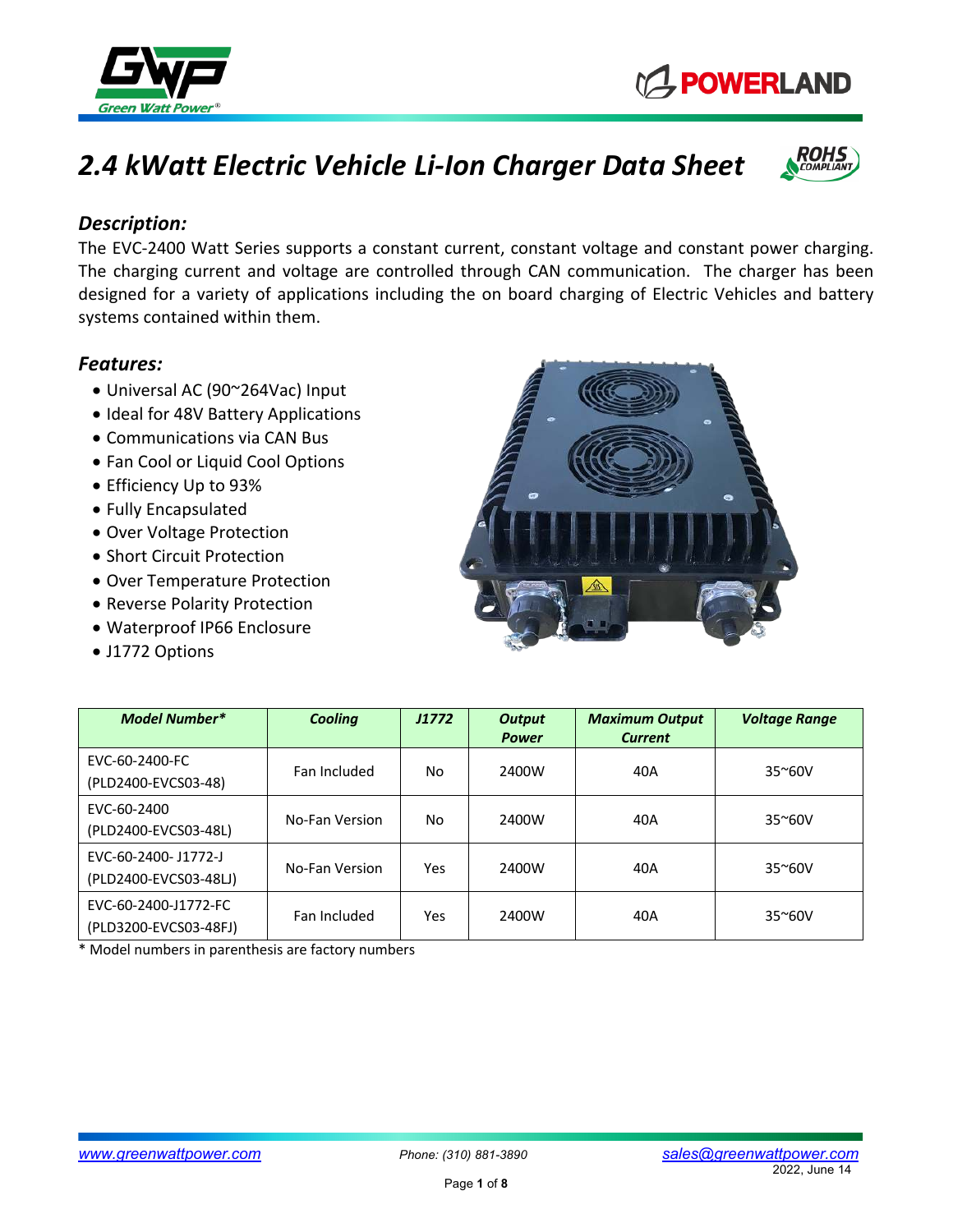



# *Specifications:*

| <b>Input &amp; Output Parameters (All Versions)</b>                                    |              |              |          |               |
|----------------------------------------------------------------------------------------|--------------|--------------|----------|---------------|
|                                                                                        | Min          | Typ.         | Max      | Units         |
| Input Voltage Range (Designed to optimum performance<br>at 115 and 220V nominal lines) | 90           | 115/230      | 264      | <b>VAC</b>    |
| Input Frequency                                                                        |              | $45 - 65$    |          | Hz            |
| Power Factor<br>115 VAC Input, Half Load<br>230 VAC Input, Full Load                   | 0.98<br>0.97 | 0.99<br>0.98 |          |               |
| Input Current<br>115 VAC, Half Load<br>230 VAC, Full Load                              |              |              | 13<br>14 | A             |
| Efficiency<br>115VAC Input, Half Load<br>230VAC Input, Full Load                       |              | 92<br>93     |          | %             |
| Measurement accuracy of DC output voltage                                              |              | ±1           |          | $\frac{9}{6}$ |
| Measurement accuracy of DC output current as a<br>percentage of 40A                    |              | ±5           |          | %             |
| Current Noise & Ripple - lout (25ºC - 20MHz bandwidth)                                 |              |              | ±25      | % lout        |
| Turn-on Delay Time - Full Load                                                         |              |              | 5        | Sec           |
| Rise Time - Full Load                                                                  |              |              | 500      | ms            |

| <b>Output Parameters</b>    |     |      |     |            |
|-----------------------------|-----|------|-----|------------|
|                             | Min | Typ. | Max | Units      |
| Output Voltage              | 35  | 48   | 60  | <b>VDC</b> |
| <b>Output Current Range</b> |     |      | 40  | A          |

\*Note: Maximum output current is 20A for 90Vac to 185Vac input voltage, and 40A for 177Vac to 264Vac input voltage. (See typical charge curve)

| <b>General Specifications</b>           |                                                                                                                                                                                                          |       |    |
|-----------------------------------------|----------------------------------------------------------------------------------------------------------------------------------------------------------------------------------------------------------|-------|----|
| <b>Short Circuit Protection</b>         | Hiccup Mode-Self Recovery when fault is removed                                                                                                                                                          |       |    |
| <b>Over Voltage Protection</b>          | Enters auto recovery mode when the static output voltage is between<br>62V and 72V and the dynamic peak output voltage is below 80V.                                                                     |       |    |
| Over Temperature Protection             | The unit will go into thermal protection when the case temperature<br>exceeds 85 ±10 °C. The unit will enter hiccup mode and will self-recover<br>when the temperature becomes normal at or below 85 °C. |       |    |
| <b>Reverse Polarity Protection</b>      | When the battery polarity is reverse connected the charger will have no<br>output.                                                                                                                       |       |    |
| <b>Battery Under Voltage Protection</b> | The charger shall not output if the sensed battery voltage is lower than<br>30±4V.                                                                                                                       |       |    |
| Temperature (50°C to 60°C with power    | <b>MIN</b>                                                                                                                                                                                               | $-25$ | 2C |
| derating)                               | <b>MAX</b>                                                                                                                                                                                               | +60   |    |
| Temperature - Storage                   | <b>MIN</b>                                                                                                                                                                                               | $-40$ | ºC |
|                                         | <b>MAX</b>                                                                                                                                                                                               | +85   |    |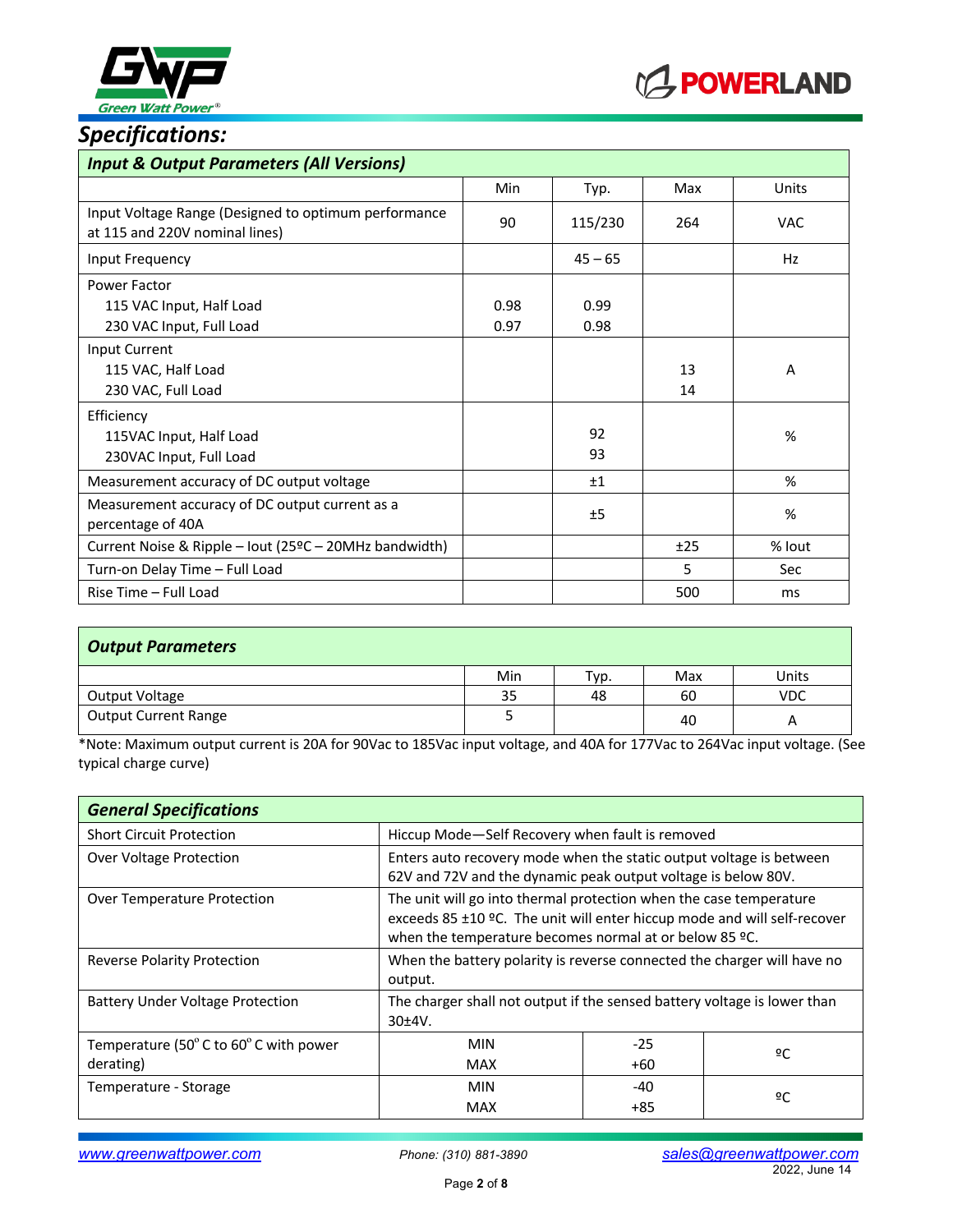



| $10\% \approx 90\%$              |
|----------------------------------|
| IP66 for Enclosure and fan       |
| IP25 - for the charger connector |
| $9.45''$ x 7.36" x 2.76"         |
| 240mm x 187mm x 70mm             |
| 5.23kg (fan version)             |
| Designed to meet UL2202          |
|                                  |

| <b>Electromagnetic Compatibility EMI/EMC</b> |                                                                        |  |
|----------------------------------------------|------------------------------------------------------------------------|--|
| <b>EMI, RFI</b>                              | Designed to meet EN55032 Class B                                       |  |
| Immunity:                                    |                                                                        |  |
| EN61000-3-2                                  | <b>Harmonic Current Emission</b>                                       |  |
| EN61000-3-3                                  | Voltage Fluctuations and Flicker                                       |  |
| EN61000-4-2                                  | ESD 8kV Air Discharge, 4kV Contact Discharge                           |  |
| EN61000-4-3                                  | Radio-Frequency Electromagnetic Field Susceptibility Test-Rs           |  |
| EN61000-4-4                                  | Electrical Fast Transient/Burst - EFD                                  |  |
| EN61000-4-5                                  | Surge Immunity Test, AC power line: line to line 2kV, line to each 4kV |  |
| EN61000-4-6                                  | Conducted Radio Frequency Disturbance                                  |  |
| EN61000-4-8                                  | Power Frequency Magnetic Field Test                                    |  |
| EN61000-4-11                                 | <b>Voltage Dips</b>                                                    |  |
| EN61547                                      | Electromagnetic Immunity Requirements applies to Lighting Equipment    |  |
| Notes:                                       |                                                                        |  |

(1) Specification is subject to change without notice.

# *Charging Curve (Typical):*

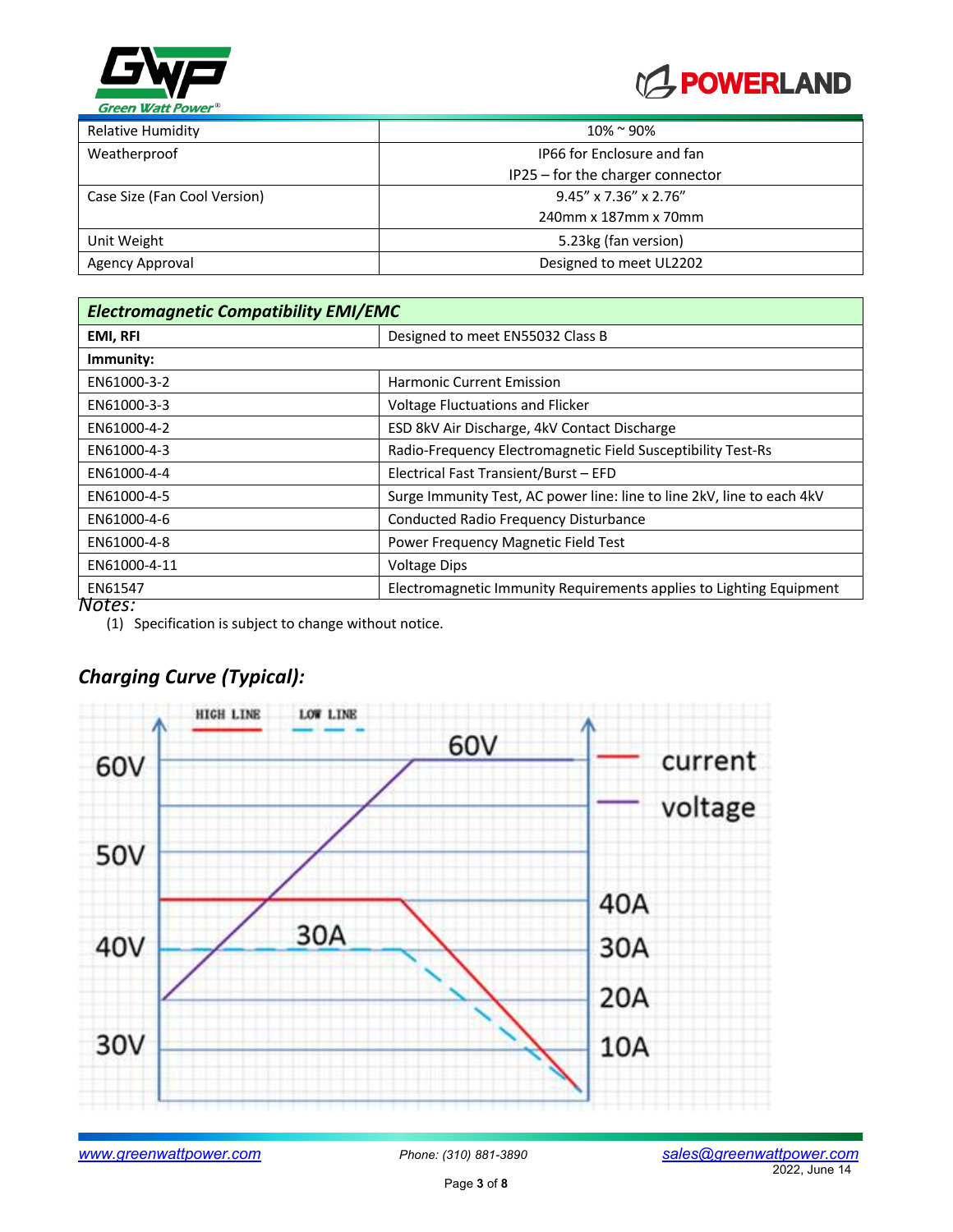



#### *Derating Curve:*

Charger will self-regulate output power to prevent overheating and resulting internal damages. When the case temperature is higher than 75±2°C, the charging current will approximately decrease by 2A step by step.



#### Power-on Timing **Power-off Timing**



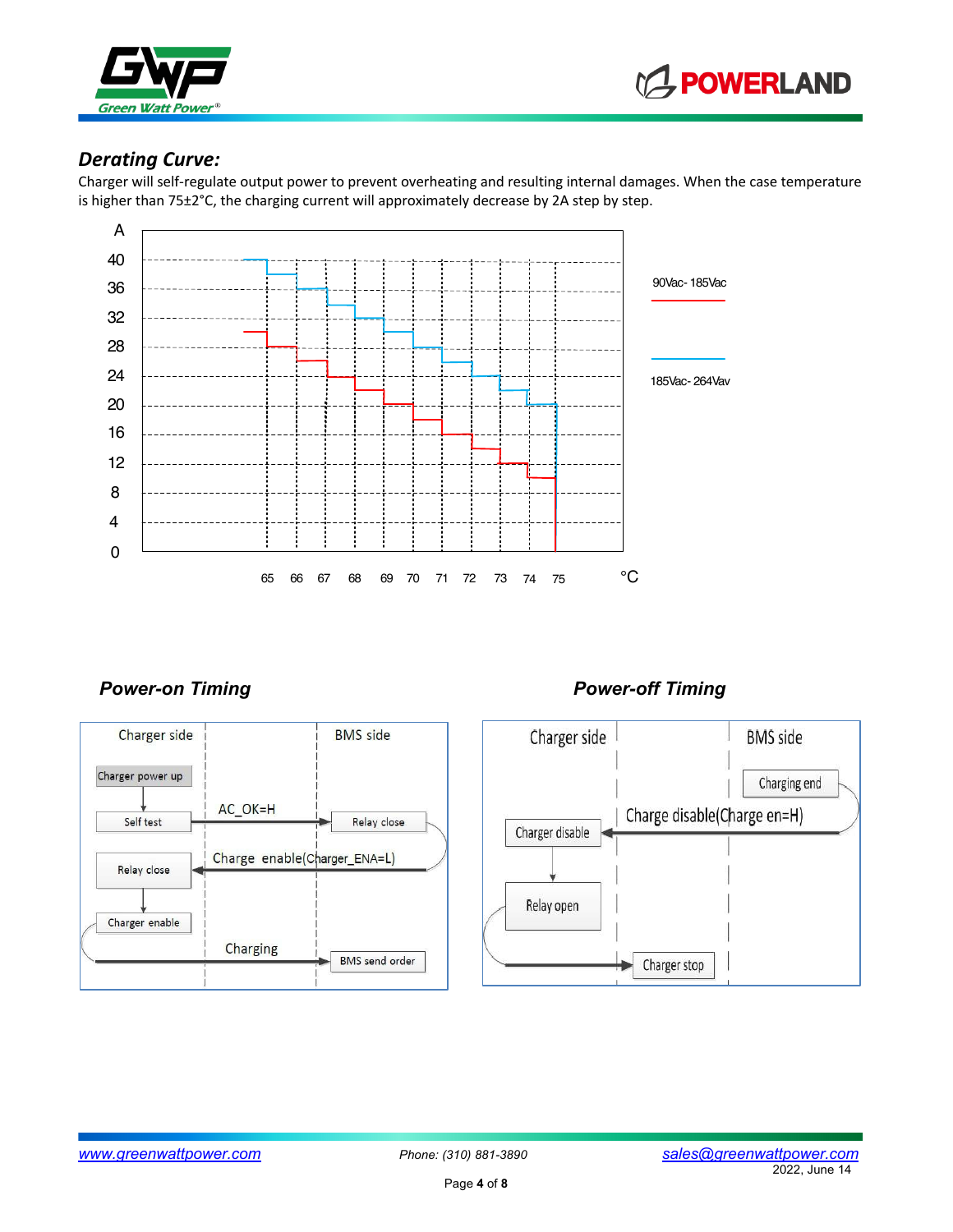



#### *Charger Communication:*

CANbus type CANopen communication capable, standard CANbus type CANopen and needs to be isolated. Charger will use a CC/CV. Charger should have a CANbus activated charge termination.

The communication is accomplished via CAN 2.0A Interface at 250kbps.

The charger can support bootloader function, so the application code can be flash-able through CAN to bootloader. The voltage reference of charger can be set in the range of 35 to 60V and through the internal determination it has two different power levels, if input AC voltage is between 90Vac to 185Vac, the max output power is 1800W, and if input voltage is between 177Vac to 264Vac, the max output power is 2400W.

**In 2400W power mode**, the value of the Charger Power Limit also can be set via CAN communication but must be not greater than 2400W otherwise it is forcibly considered to be 2400W and its current reference of charger can be set in the range of 5 to 40A.

a) If the current reference set by the CAN Frame of Charger control (0x54E or 0x54F) is less than 5A, the current reference is forcibly considered to be 5A.

b) If the current reference set by the CAN Frame of Charger\_control (0x54E or 0x54F) is greater than 40A, the current reference is forcibly considered to be 40A.

**In 1800W power mode**, the value of the Charger Power Limit also can be set via CAN communication but must be not greater than 1800W otherwise it is forcibly considered to be 1800W and its current reference of charger can be set in the range of 5 to 30A.

a) If the current reference set by the CAN Frame of Charger control (0x54E or 0x54F) is less than 5A, the current reference is forcibly considered to be 5A.

b) If the current reference set by the CAN Frame of Charger control (0x54E or 0x54F) is greater than 30A, the current reference is forcibly considered to be 30A.

The input AC current is limited to 14±0.5A between 90Vac to 264Vac.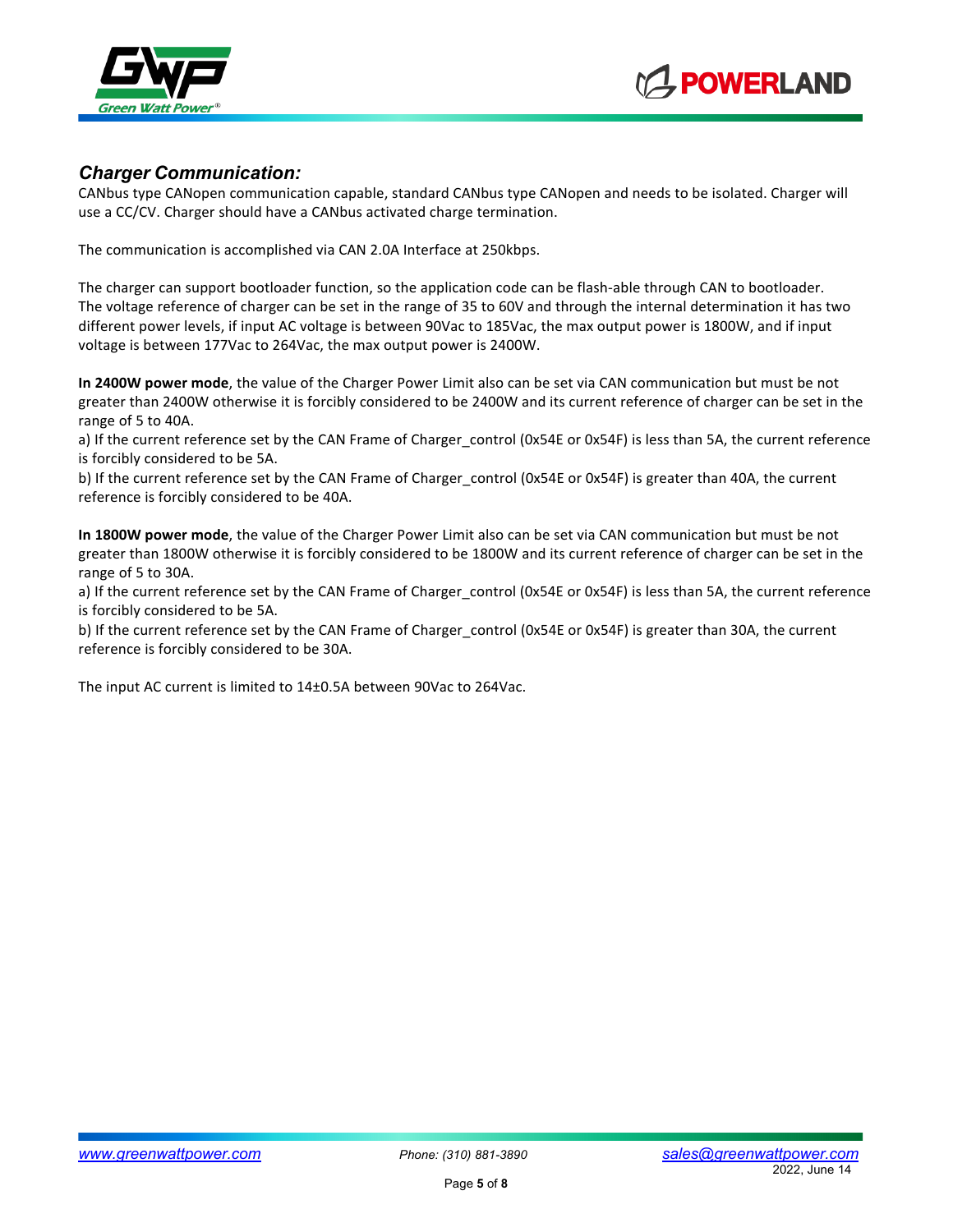



### *Case Specifications (Fan version):*

240mm x 187mm x 70mm (9.45" x 7.36" x 2.76") not including connectors; All below dimensions are in mm.





Output Connector: CNLINKO YW20-J04SX-02-001

Signal Connector: JAE MX23A18NF1

Input Connector: CNLINKO YW20-J03SX-02-001

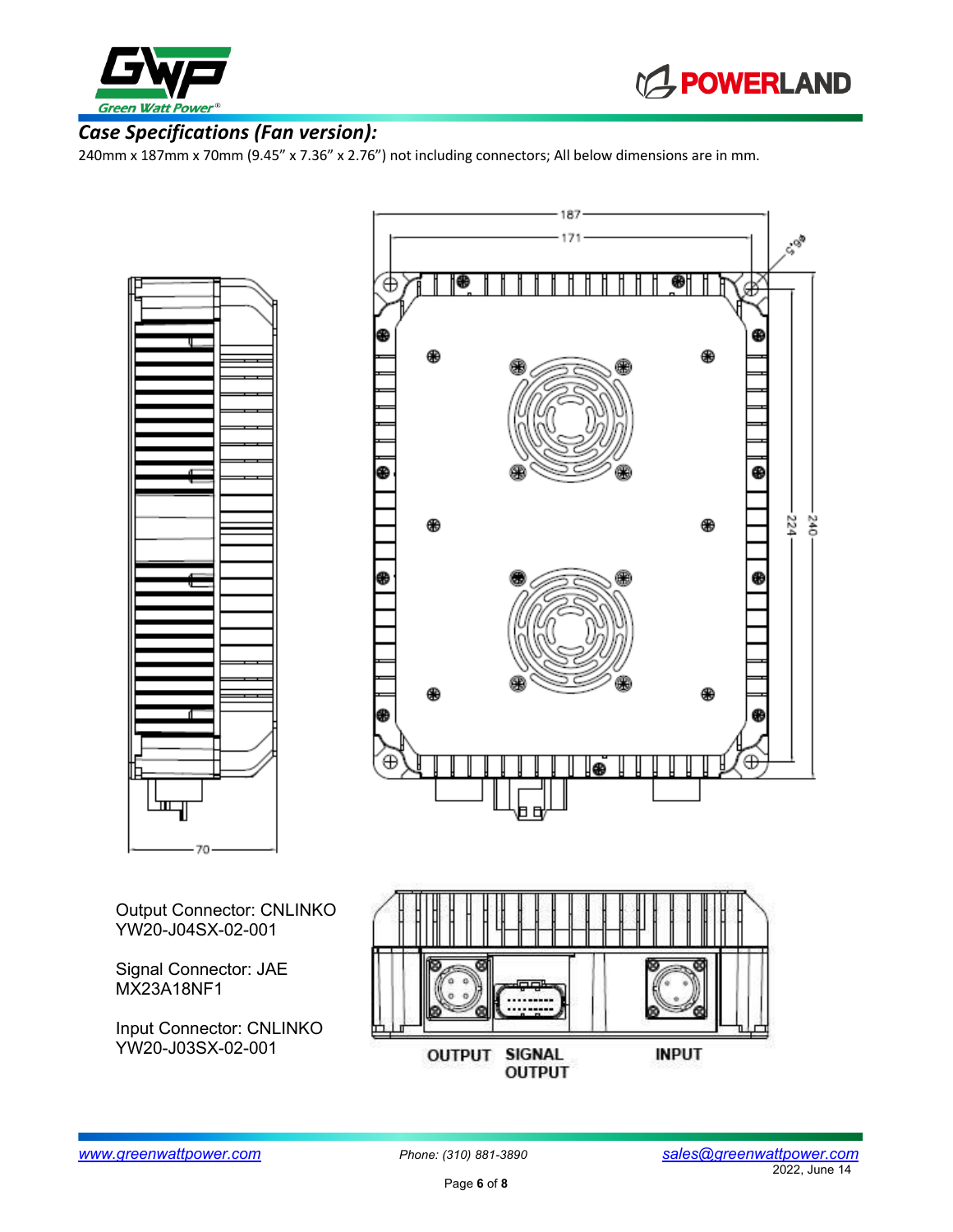

### *Case Connections:*

| Type             | <b>Socket on Charger</b>  | <b>Plug to Charger (Not Supplied)</b> |
|------------------|---------------------------|---------------------------------------|
| Input connector  | CNLINKO YW20-J03SX-02-001 | CNLINKO YW-20-C03PE-02-001            |
| Output connector | CNLINKO YW20-J04SX-02-001 | CNLINKO YW-20-C04PE-03-002            |
| Signal connector | JAE MX23A18NF1            | JAE MX23A18SF1                        |

#### **Output Pins: (All Output Voltage Versions):**

| Input Connector: CNLINKO YW20-J03SX-02-001 |                 | Output Connector: CNLINKO YW20-J04SX-02-001 |
|--------------------------------------------|-----------------|---------------------------------------------|
| Pin                                        | <b>Function</b> | <b>Function</b>                             |
|                                            |                 | VO-                                         |
|                                            | N               | VO-                                         |
|                                            | Not applicable  | VO+                                         |
| GND                                        | PE              | VO+                                         |

#### **Signal Pins (Connector: JAE MX23A18NF1):**

| Pin | <b>Function</b>                        |
|-----|----------------------------------------|
| 1   | CAN H1                                 |
| 2   | CAN L1                                 |
| 3   | <b>Not Connected</b>                   |
| 4   | <b>Not Connected</b>                   |
| 5   | Not Connected                          |
| 6   | <b>Test for Factory</b>                |
| 7   | +5VSB                                  |
| 8   | Not connection                         |
| 9   | ISO_GND1                               |
| 10  | Not Connected or 12Vin (For J1772)     |
| 11  | Not Connected or Slave_ENA1(For J1772) |
| 12  | Not Connected or PE (For J1772)        |
| 13  | Not Connected or PROXIMITY (For J1772) |
| 14  | Not Connected or PILOT (For J1772)     |
| 15  | <b>Not Connected</b>                   |
| 16  | Slave ENA                              |
| 17  | CHARGE_ENA                             |
| 18  | 12V ISO1                               |